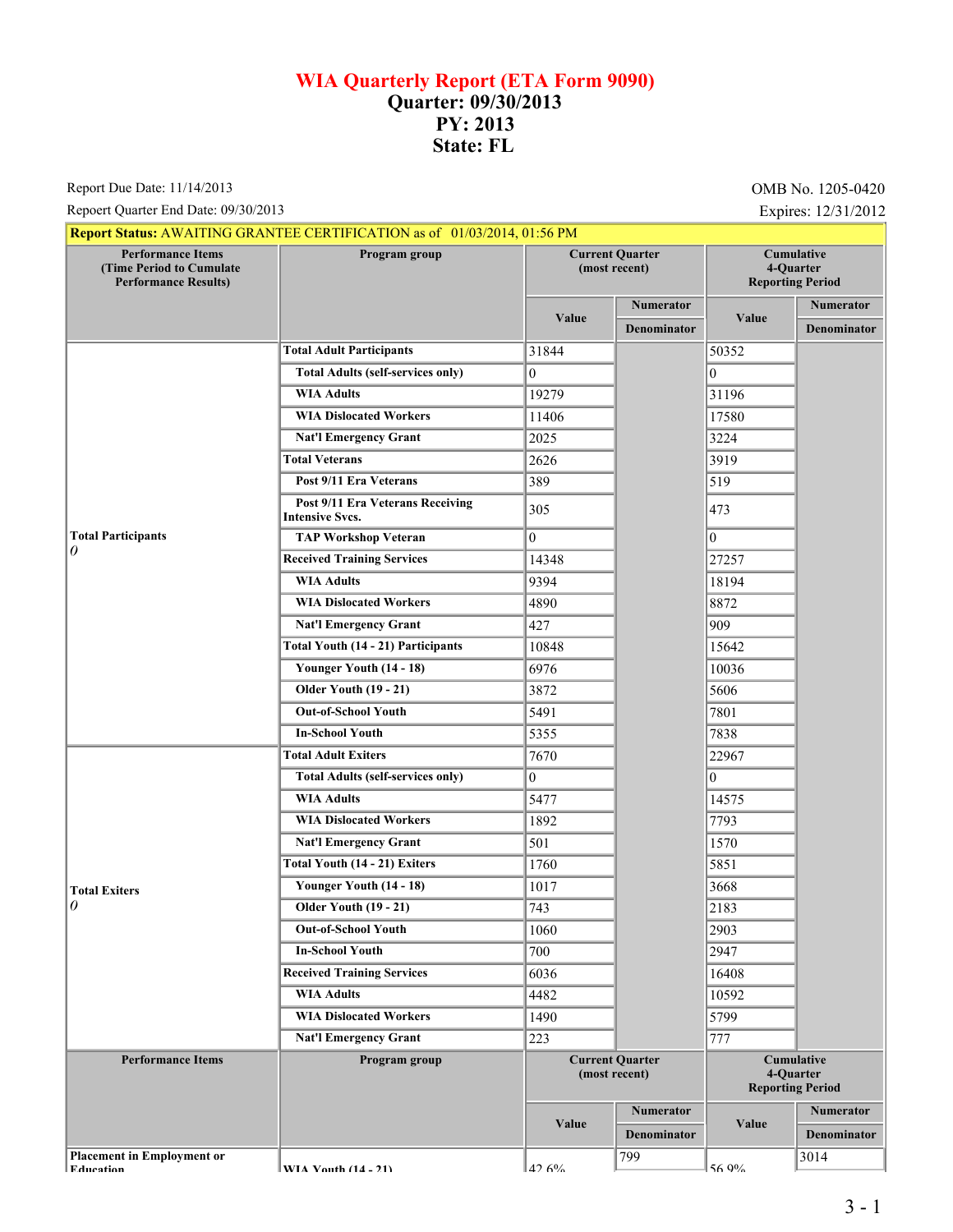| Luuvauvn<br>0                                                                                               | 11 123 1 0 10 11 1 1 2 2 1 1                              | T∠.∪≠v                | 1875       | JU.J/U              | 5293         |
|-------------------------------------------------------------------------------------------------------------|-----------------------------------------------------------|-----------------------|------------|---------------------|--------------|
| <b>Attainment at Degree or Certificate</b><br>0                                                             | <b>WIA Youth (14 - 21)</b>                                | 85.3%                 | 1706       | 74.2%               | 4102         |
|                                                                                                             |                                                           |                       | 2000       |                     | 5525         |
| <b>Literacy or Numeracy Gains</b><br>0<br>$\theta$<br>Youth Diploma or Equivalent rate<br>0                 | <b>WIA Youth (14 - 21)</b><br>WIA Younger Youth (14 - 18) |                       | 445        |                     | 1514         |
|                                                                                                             |                                                           | 62.2%                 | 716        | 48.9%               | 3098         |
|                                                                                                             |                                                           |                       | 453        |                     | 1321         |
|                                                                                                             |                                                           | 54.6%                 | 830        | 42.8%               | 3084         |
|                                                                                                             |                                                           |                       | 2307       |                     | 7493         |
| <b>Skill Attainment Rate</b><br>0                                                                           | WIA Younger Youth (14 - 18)                               | 78.4%                 | 2944       | 81.4%               | 9200         |
|                                                                                                             |                                                           |                       | 1514       |                     | 5519         |
|                                                                                                             | <b>Adults</b>                                             | 77.6%                 | 1952       | 79.7%               | 6928         |
|                                                                                                             |                                                           |                       | 1594       |                     | 6546         |
|                                                                                                             | <b>Dislocated Workers</b>                                 | 79.9%                 | 1995       | 84.5%               | 7743         |
|                                                                                                             |                                                           |                       | 318        |                     | 1278         |
| <b>Entered Employment Rate</b><br>0                                                                         | <b>Older Youth (19 - 21)</b>                              | 64.2%                 | 495        | 66.2%               | 1930         |
|                                                                                                             |                                                           |                       | 248        |                     | 1097         |
|                                                                                                             | <b>Veterans</b>                                           | 78%                   |            | 81.3%               |              |
|                                                                                                             |                                                           |                       | 318        |                     | 1349         |
|                                                                                                             | <b>Nat'l Emergency Grant</b>                              | 67.1%                 | 251<br>374 | 86%                 | 1134<br>1319 |
|                                                                                                             |                                                           |                       |            |                     |              |
| <b>Employment and Credential (Adults</b><br><b>Dislocated Workers)</b><br>or Credential Rates (Older Youth) | <b>Adults</b>                                             | 71.6%                 | 1443       | 78.5%               | 7349         |
|                                                                                                             |                                                           |                       | 2015       |                     | 9357         |
|                                                                                                             | <b>Dislocated Workers</b>                                 | 62.7%                 | 969        | 67%                 | 3787         |
| 0                                                                                                           |                                                           |                       | 1545       | 43.2%               | 5653         |
|                                                                                                             | <b>Older Youth (19 - 21)</b>                              | 48.8%                 | 273        |                     | 958          |
|                                                                                                             |                                                           |                       | 559        |                     | 2216         |
|                                                                                                             | <b>Adults</b><br><b>Dislocated Workers</b>                | 93%<br>91.1%<br>90.1% | 4006       | 91%<br>91.2%<br>89% | 10624        |
|                                                                                                             |                                                           |                       | 4309       |                     | 11674        |
|                                                                                                             |                                                           |                       | 1630       |                     | 6635         |
|                                                                                                             |                                                           |                       | 1790       |                     | 7275         |
| <b>Retention Rate</b><br>$\theta$                                                                           | <b>Veterans</b>                                           |                       | 337        |                     | 1136         |
|                                                                                                             |                                                           |                       | 374        |                     | 1276         |
|                                                                                                             | <b>Older Youth (19 - 21)</b>                              | 81.2%                 | 405        | 82.8%               | 1135         |
|                                                                                                             |                                                           |                       | 499        |                     | 1370         |
|                                                                                                             | Younger Youth (14 - 18)                                   | 56.8%                 | 660        | 57.6%               | 1916         |
|                                                                                                             |                                                           |                       | 1161       |                     | 3327         |
|                                                                                                             | <b>Nat'l Emergency Grant</b>                              | 92.4%                 | 303        | 92.4%               | 902          |
|                                                                                                             |                                                           |                       | 328        |                     | 976          |
| <b>Six-Months Average Earnings</b><br>0                                                                     | <b>Adults</b>                                             | \$18762.16            | 72478220   | \$17660.91          | 178498834    |
|                                                                                                             |                                                           |                       | 3863       |                     | 10107        |
|                                                                                                             | <b>Dislocated Workers</b>                                 | \$15934.18            | 24219948   | \$15700.17          | 96665967     |
|                                                                                                             |                                                           |                       | 1520       |                     | 6157         |
|                                                                                                             | <b>Veterans</b>                                           | \$19835.1             | 6208385    | \$18365.75          | 19247302     |
|                                                                                                             |                                                           |                       | 313        |                     | 1048         |
|                                                                                                             | <b>Older Youth (19 - 21)</b>                              | \$4715.69             | 2084334    | \$4563.93           | 5595380      |
|                                                                                                             |                                                           |                       | 442        |                     | 1226         |
|                                                                                                             | <b>Nat'l Emergency Grant</b>                              | \$23970.93            | 6400238    | \$23116.67          | 19025017     |
|                                                                                                             |                                                           |                       | 267        |                     | 823          |
|                                                                                                             | <b>Adults</b>                                             | 56.4%                 | 1691       | 61.2%               | 8063         |
|                                                                                                             |                                                           |                       | 2998       |                     | 13168        |
|                                                                                                             | <b>Dislocated Workers</b>                                 | 56.9%                 | 1146       | 55.1%               | 4304         |
| <b>Credential Attainment</b>                                                                                |                                                           |                       | 2013       |                     | 7808         |